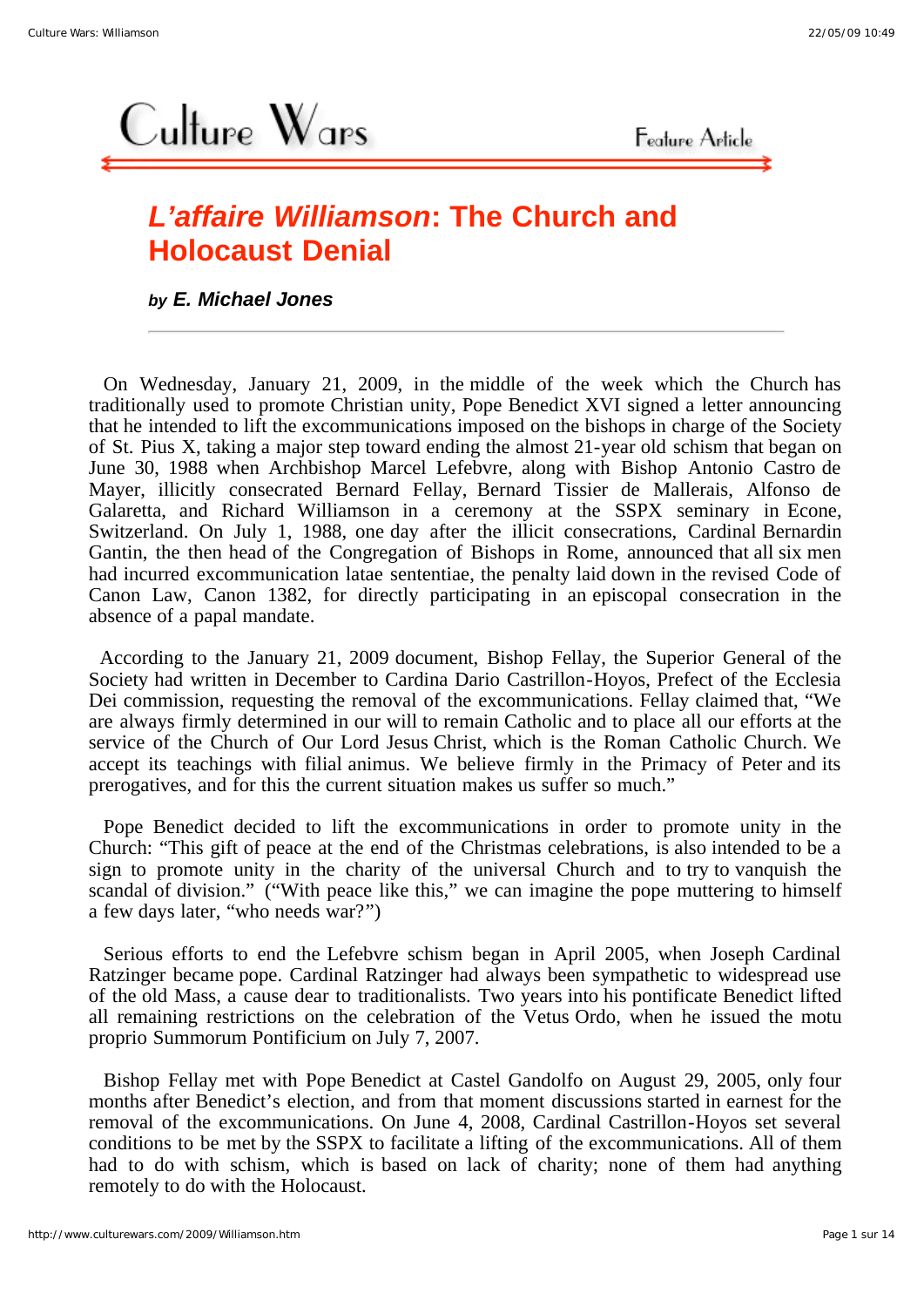In November 2008 Bishop Fellay led a pilgrimage to Lourdes, during which he asked the faithful to pray the rosary to have the excommunications lifted. On January 21, 2009 his prayers were answered when he received the letter from Giovanni Battista Re remitting the excommunications. Re mentioned in his letter that the gesture was intended "to be a sign to promote unity in the charity of the universal Church and to try to end the scandal of division." Re also mentioned the hope that this gesture would "be followed by the prompt accomplishment of full communion with the Church of the entire Society of St. Pius X, thus testifying true fidelity and true recognition of the Magisterium and of the authority of the Pope with the proof of visible unity."

Bishop Fellay responded by expressing his "filial gratitude to the Holy Father for this gesture," which he hoped would help "to remedy the unprecedented crisis which presently shakes the Catholic world, and which Pope John Paul II had designated as a state of 'silent apostasy.'" The message of the pope's gesture was clear to Fellay: "Tradition will no longer be stigmatized."

"Thanks to this gesture," Fellay continued, "Catholics attached to Tradition throughout the world will no longer be unjustly stigmatized and condemned for having kept the Faith of their fathers. Catholic tradition is no longer excommunicated. Though it never was in itself, it was often excommunicated and cruelly so in day to day events." In his response, Fellay stressed his and the SSPX's loyalty, as well as a willingness to work toward resolving:

the unprecedented crisis which is shaking the Church today: crisis of vocations, crisis of religious practice, of catechism, of the reception of the sacraments . . . Before us Paul VI went so far as to say that "from some fissure the smoke of Satan had entered the Church," and he spoke of the "self-destruction of the Church." John Paul II did not hesitate to say that Catholicism in Europe was, as it were, in a state of "silent apostasy." Shortly before his election to the Throne of Peter, B XVI compared the Church to a "boat taking water on every side." We are ready to write the Creed with our own blood, to sign the anti-modernist oath, the profession of faith of Pius IV, we accept and make our own all the councils up to the Second Vatican Council about which we express some reservations.

Some pundits, however, felt there was a contradiction between the two assertions, i.e., between professions of loyalty and recognition that an "unprecedented crisis is shaking the Church today." Neoconservative George Weigel was one of those pundits. Weigel took issue with Fellay's reservations about Vatican II, claiming that "Responsible canon lawyers have raised questions about whether this arrogance [reservations about Vatican II] on the part of Bishop Fellay does not cast in question his fulfillment of the canonical requirements for a lawful lifting of his excommunication." (George Weigel, Newsweek, "Rome's Reconciliation: Did the pope heal or deepen the Lefebvre schism?)

Weigel puts in words a spectre which would go on to haunt the entire discussion surrounding the lifting of the excommunications, namely, the fact that in some circles of the Church the profession of faith had been replaced by a profession of faith in Vatican II. Vatican II was not just one council among many, according to this view. At some point during the past 50 years it had become a shibboleth and the sine qua non of church membership. Once it had been proposed as the substitute for the Creed, Vatican II then got reduced to the documents which were supposed to support the political agenda of the person doing the reducing. In the case of American neocons like Weigel, the Catholic Faith, became by way of synechdoche, Vatican II statements on the Jews and religious liberty. If Bishop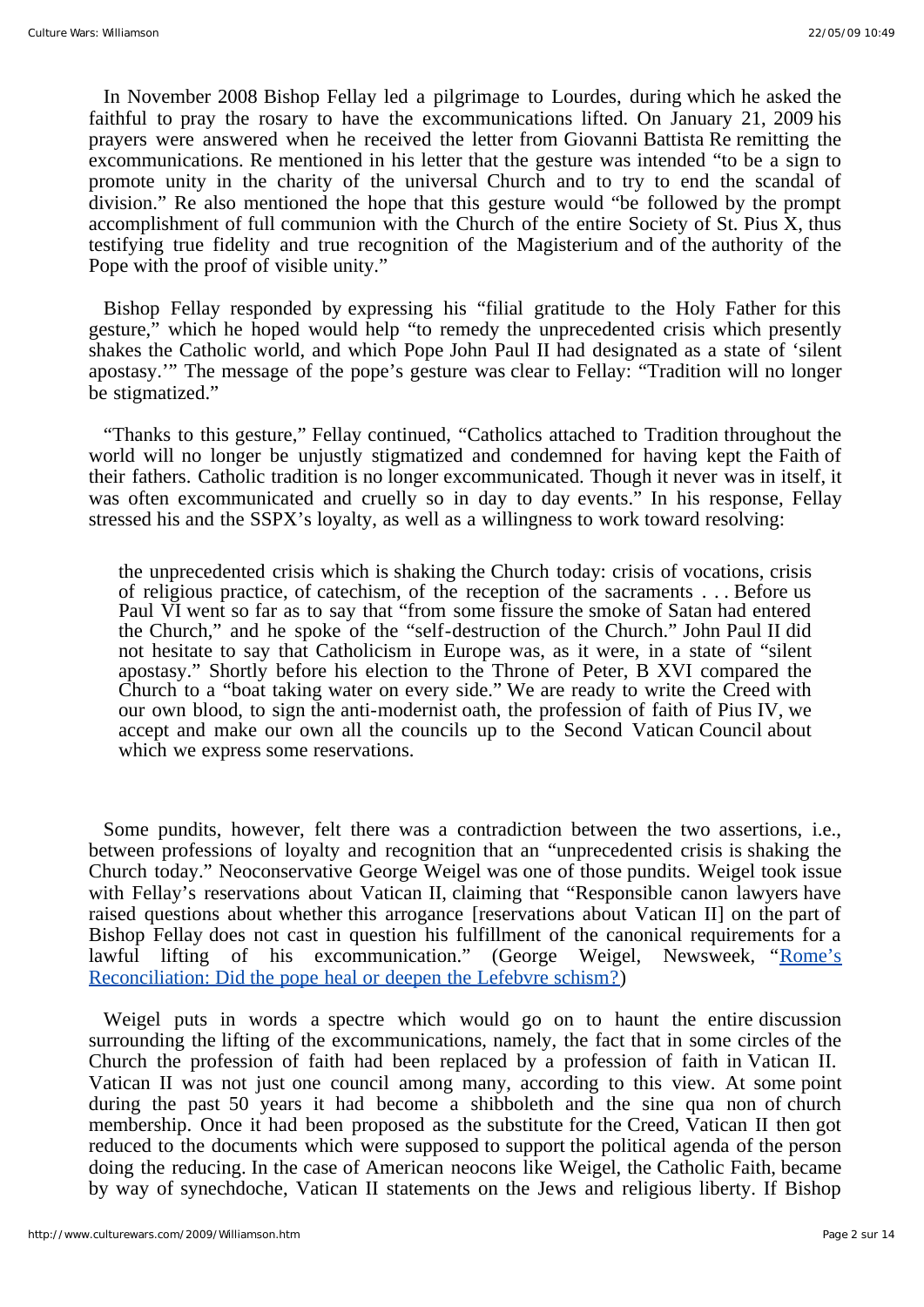Fellay expressed reservations about Vatican II, this was an indication in Weigel's mind "that the healing has not taken place. . . . Moreover, Fellay's letter raises the stakes for everyone, and to the highest level. For what is at issue now, is the integrity of the Church's selfunderstanding, which must include the authenticity of the teaching of Vatican II." Weigel found it difficult "to see how the unity of the Catholic Church will be advanced if the Lefebvrist faction does not publicly and unambiguously affirm Vatican Council II's teaching on the nature of the church, on religious freedom, and on the sin of anti-Semitism."

"How," Weigel wondered in a comment to *The Washington Post*, "does this advance the unity of the church if they are reconciled [without embracing church positions on religious freedom and anti-Semitism?] This really has the possibility of unraveling a lot of the accomplishments of the John Paul and Benedict periods if not handled well." All of the themes were introduced in the overture of this opera, which would revolve around but not resolve the related issues of tradition and anti-Semitism. Was anti-Semitism part of the Catholic DNA? Did Vatican II trump the Gospel of St. John? Or did it have to be read in the light of the Gospels?

On Thursday, January 22, within minutes of the leaking on the internet of the announcement that the excommunications of the four bishops were to be lifted, reports that Bishop Williamson was a "Holocaust denier" began circulating on the web as well. These reports referred to an interview conducted months before in Germany but to be broadcast the following day on Swedish TV.

In his interview, Williamson did not deny the suffering of the Jewish people at the hands of the Nazi regime, but he did question the details of the Holocaust narrative, concerning the numbers of people who died at Auschwitz and how they died. In doing this he broke the law in Germany and earned himself the epithet "Holocaust denier."

"Pope Rehabilitates Holocaust Denier" is the headline Reuters used to frame the issue. Once the issue got framed that way, the intent of the story became clear. *L'affaire Williamson* was born as a combination of the Danish cartoon story and the media-orchestrated uproar among Muslims over the pope's Regensburg speech. The "Pope Rehabilitates Holocaust Denier" incident was a replay of the media-inspired frenzy, which took place in the wake of the pope's September 2006 Regensburg speech, over the pope's quote from Emperor Manuel Paleologos . Once the term "Holocaust denier" got broached, the story took on a life of its own, and that life had nothing to do with the pope's intention, namely, to heal a schism and promote unity. In fact, before long it became clear that the point of this story was to prevent the schism from being healed by proposing a counter-morality based on a countermagisterium based on the dogmas of political correctness.

In spite of the Vatican's efforts to the contrary, news reports kept confusing the church's focus on the sin of schism with the media world's focus on the unforgivable secular sin, i.e., "Holocaust denial" and anti-Semitism. The media could be forgiven for their ignorance in light of the fact that theologians were failing to make the appropriate distinctions too. Wolfgang Beinert, a student of the pope who now occupies the same chair the pope held at the University of Regensburg, faulted his former mentor for breaking what he termed a 2000 year old tradition in the Church. Up until a week ago, Ratzinger's successor at Regensburg opined, "Groups which stood in contradiction to the pope had to recant their positions before they were readmitted to the church." Beinert here seems to be referring to the "sin" of Holocaust denial rather than the sin of schism because, he "doubts that Rome was unaware of Williamson's views." Beinert was evidently unaware that the bishops had signed a statement repudiating schism. Either that, or he considered holocaust denial a greater sin. If Catholics were confused it was understandable. Evidently even theologians were having a hard time keeping their sins straight.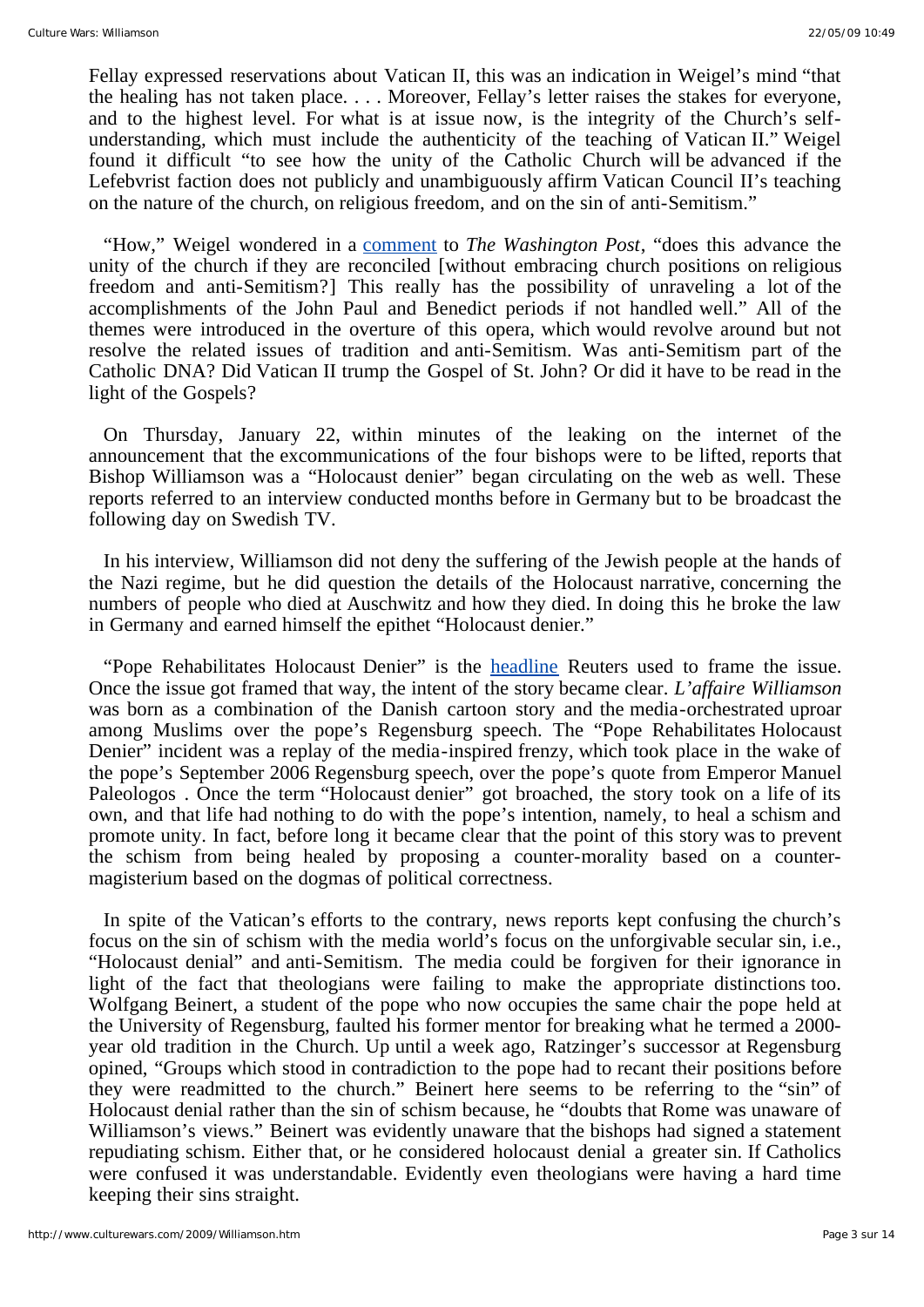The Swedish TV interview had been in the can for months but it got released within minutes of the announcement that the pope intended to lift the excommunications. Sources close to the SSPX in Sweden had been warning them during the fall of 2008 that they were being set up by the TV journalist Ali Fegan and the people associated with the Swedish National TV show "*Uppdrag granskning*" ("Mission Examination"). The SSPX's Father Morgan, however, continued cooperating evidently feeling that Swedish National Television was interested in filming the ordination of the Swedish SSPX seminarian Sten Sandmarks at the SSPX seminary in Zaitskofen, Bavaria, which is where Bishop Williamson was interviewed on November 1, 2008 when he made his comments about how many people died in Auschwitz. Evidence that Williamson trusted the Swedish film crew is evident on the film itself when Williamson says, naively, "You realize you can get me in prison for that. I hope that is not your intention."

Once Fegan and the "Uppdrag granskining" crew had Williamson's interview in the can they traveled around Sweden showing it to the various groups which rented their facilities to the SSPX claiming that if they continued to rent their facilities to the SSPX they would be indicted as Holocaust deniers as well. The Anglican Church in Stockholm succumbed to these pressures and canceled their contract with the SSPX.

Not content to leave it at that, the "Uppdrag granskining" crew then showed the Williamson film clip to other SSPX clergymen, putting them in the unenviable situation of either denouncing Bishop Williamson in public or incriminating themselves in the crime of "Holocaust denial." According to the same source which tried to warn the SSPX in the fall of 2008, holocaust denial is "here in Sweden the worst sin and crime you can possibly commit, according to the gramscian-leftist Jewish-owned Swedish media establishment." The word of the set up had gone out through the SSPX by late November or early December. We know this because the same source wrote that "I hope and pray that this TV-program will not be broadcasted [*sic*] before Christmas-then we would have some time to prepare ourselfs [*sic*] for this fight."

Italian journalists writing for Il Reformista and Il Giornale were claiming that the Williamson affair was the result of a conspiracy between Ali Fegan and the Swedish national TV network and the French journalist and Lesbian activist Fiametta Venner who had written a book, Les Nouveaux Soldats du pape, attacking the SSPX in France and an unnamed official in the Vatican, with good contacts in Scandanavia, who wanted to thwart the reunion. The bishop of Sweden, Anders Arborelius, OCD, was no friend of the SSPX in Sweden and clearly upset by the SSPX's campaign to reconvert Sweden back to the Catholic faith. Arborelius spoke of inclusivity as the chief characteristic of Catholicism, something clearly at odds with racism and intolerance, which he seemed to imply was motivating the SSPX in its attempts to convert the Swedes. By the end of the first week of the controversy, Vatican Spokesman Federico Lombardi was one of the few people who still claimed that the timing of the reversal of Williamson's excommunication and the Swedish broadcast were "absolutely unrelated."

The folks at "*Uppdrag granskning*," however, had bigger fish to fry than disrupting the SSPX's Christmas holiday or defending Swedes from proselytism. The fact that the interview showed up on the internet within minutes of the announcement lifting the excommunications showed that the timing was intended to disrupt the healing of the Lefebvre schism, something that became obvious when the Anti-Defamation League got involved in the story.

On January 23, one day before the announcement was officially promulgated, the ADL issued a press release whose intent, to thwart the lifting of the excommunications, was clear from their headline: "ADL to Vatican: Do Not Rehabilitate Holocaust Denier Bishop." When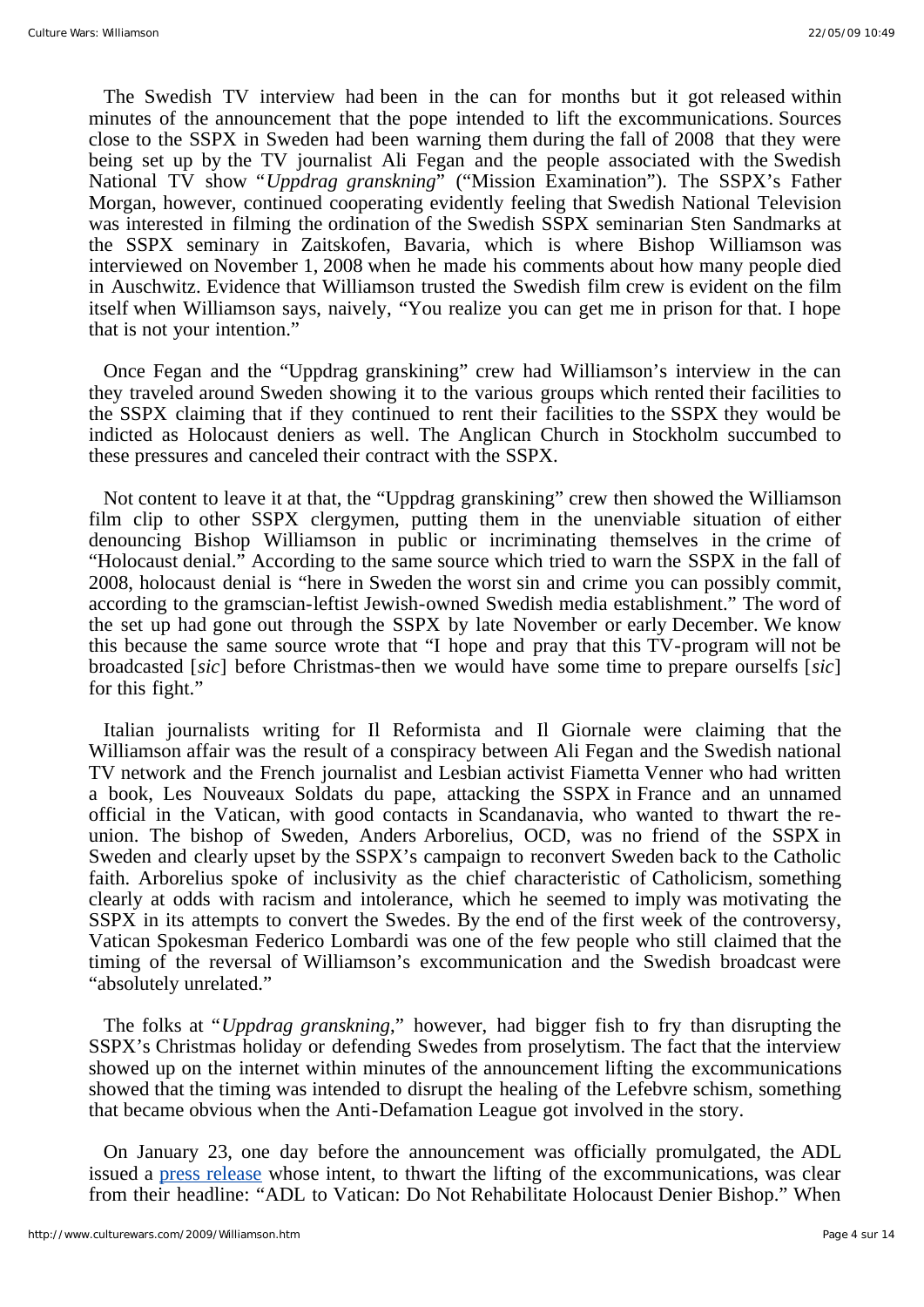the first ADL press release failed to derail the lifting of the excommunications, the ADL followed up one day later with another press release: "ADL disappointed in Pope's Decision to Rehabilitate Holocaust Denier Bishop." In the second ADL press release on the Williamson incident, Foxman claimed that Benedict's decision to lift the excommunications "undermines the strong relationship between Catholics and Jews that flourished under Pope John Paul II and which Benedict said he would continue when he came into his papacy." Foxman then mentioned Vatican II and "the centuries-long history of anti-Semitism in the Church," which Vatican II was supposed to redress, claiming that Pope Benedict's action was "a most troubling setback."

If anyone had any doubts about the purpose behind the ADL press releases, Charlotte Knoblauch, president of the German Council of Jews, laid them to rest when she told the *Rheinische Post* in Germany, "I would like an outcry in the church against such actions from the pope."

*Der Spiegel*, Germany's socialist weekly, then began orchestrating that outcry, putting the pope on the cover of the next week's issue along with the claim that the "German pope had embarrassed the Church." In the <u>January 26, 2009 issue of Spiegel Online International</u>, Rabbi David Rosen, head of the American Jewish Committee, was quoted as saying, "In welcoming an open Holocaust denier into the Catholic Church without any recantation on his part, the Vatican has made a mockery of John Paul II's moving and impressive repudiation and condemnation of anti-Semitism." The vice president of the Central Council of Jews, Dieter Graumann, accused the pope of an "incomprehensible act of provocation. The fact that it is of all things a German pope who conjured up this new ice age between Jews and the Catholic Church . . . that is something particularly painful, astonishing, and deplorable."

Germany's newspapers then followed the lead set by the world's major Jewish organizations, which is to say, they condemned the pope's actions via appeals to Vatican II and invidious comparisons between Benedict and his predecessor, as when the Frankfurter Allgemeine Zeitung wrote: "it remains a mystery why the pope is now making such concessions to the fanatical opponents of the Second Vatican Council, that he is making a mockery of his predecessor John Paul II's insistence on obedience to the teachings of the church and to the pope."

Two weeks after the pope signed the letter lifting the excommunications, *Der Spiegel* was still on his case, this time for appointing Gerhard Maria Wagner as auxiliary bishop in Linz. Wagner had earned the ire of *Spiegel* because he has "a knack for inappropriate comments," including "claiming in 2005 in a parish newsletter" that "Hurricane Katrina was an act of 'divine retribution' for New Orleans' permissive ways." Wagner had similarly inappropriate views about Harry Potter books and the tsunami in Thailand. Taken altogether these views rendered Wagner unacceptable as a bishop, according to *Der Spiegel*.

All of this raises the question: why does *Spiegel* have a dog in this fight? Who gave a socialist magazine in Germany veto rights over who the pope appoints as auxiliary bishop in Linz? Does this mean the Church has veto rights the next time a Spiegel sympathizer like Guenther Grass gets nominated for a Nobel Prize?

Before long, anyone who had an agenda and was willing to dump on the pope got a hearing in the German press. On a normal news day at Der Spiegel, Hans Kueng was treated with dismissive condescension if not contempt. Years ago, Spiegel reported on a phone call Kueng received after Pope John Paul I died. A Vatican official was on the other end of the line wondering if Kueng would like to become pope. After considering the proposition for a moment Kueng declined the honor, explaining "If I were pope, I'd no longer be infallible."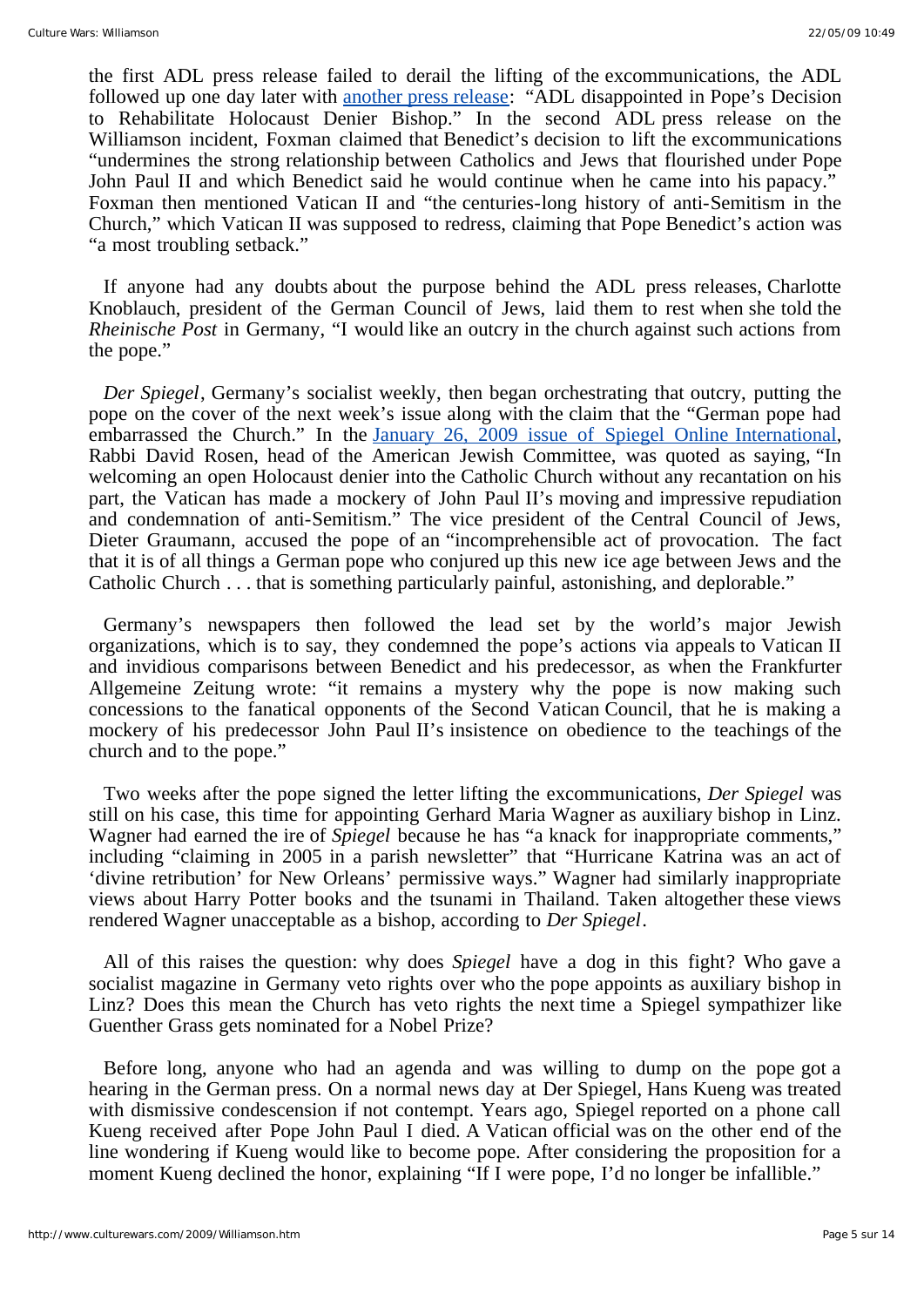But that was then. Now the *Spiegel* was rehabilitating Kueng Germany's great prophet, and Kueng responded by producing what had to be the most moronic piece of journalism generated by the entire Williamson affair, namely, "If Obama were Pope." "It is no coincidence that the Pope celebrated his 81st birthday in the White House," Kueng hinted darkly. "Both Bush and Ratzinger are unteachable in matters of birth control and abortion, disinclined to implement any serious reforms, arrogant and without transparency in the way in which they exercise their office, restricting freedoms and human rights." By lifting the schism, Pope Benedict "has confirmed all the fears which arose when he was elected pope." Before long, Kueng's agenda came to the fore: "What would a Pope do who acted in the spirit of Obama?" Well, he would do what Hans Kueng has been complaining about for decades now, namely, "he could authorize contraception over night, permit the marriage of priests, make possible the ordination of women and allow eucharistic fellowship with Protestant churches." What all this had to do with Holocaust denial or schism wasn't immediately clear. What was clear, though, was *Spiegel*'s attempt to mobilize Hans Kueng's German fifth column as a way of weakening the pope's authority. The veiled threat was becoming clearer with each intemperate outburst: admit the SSPX and the German Left will leave the Church.

Reaction from Germany was vehement to the point of hysteria. It was as if the fact that the pope was German somehow obliged them to be anti-Catholic in the same way that the Holocaust obliged them to be anti-German. Beyond that, there was the undeniable fact that Germany had criminalized the thought crime of Holocaust denial in 1994. If the pope failed to condemn "Holocaust denial," it put German Catholics in legal jeopardy, but did Germany have a jail big enough for 20 million Catholics? That seemed a bit far-fetched. But the thought of revocation of the "Kirchensteuer," the tax money the German government paid to the Church, was enough to send shivers down the spines of theologians and bishops. Hence, the uproar. Walter Cardinal Kasper tried to play the whole thing down, attributing the biggest church-state crisis in Germany since the Reformation to "management errors." But the theologians were having none of this.

Hermann Haering, a liberal German Catholic theologian, said that the Pope should resign "for the good of the Church." Werner Thissen, bishop of Hamburg, claimed that the lifting of the excommunications had led to "a loss of confidence in the pope." Christoph Schoenborn, bishop of Vienna, came close to claiming that Bishop Williamson had committed the unforgivable sin, when he opined that "he who denies the Holocaust cannot be rehabilitated within the Church." Gerhard Ludwig Mueller, the bishop in Pope Benedict's home city of Regensburg, outdid Schoenborn in fraternal charity by announcing that Williamson would not be welcome in its churches.

The lack of support that the pope had among his fellow German bishops became even more apparent when their spokesman Matthias Kopp appeared on German television. Matthias Kopp claimed that because Pope John Paul II signed a concordat with Israel in 1993 (an agreement, by the way, which Israel has yet to honor) the Church has obligated itself to "fight every form of anti-Semitism." Kopp, however, failed to define even one form of anti-Semitism, thereby playing into the hands of organizations like the ADL. "Every form of anti-Semitism" (*jede Form des Antisemitismus*) long ago became another word for Jewish hegemony over the Church because the operative definition of anti-Semitism invariably ends up be the definition promoted by groups like the ADL and Abe Foxman. This means that the Church must adopt Jewish categories in its internal governance, which in turn means that schism takes a back seat to "Holocaust denial" when it comes to defining the gravity of the sin.

Kopp pressed further into the theological equivalent of terra incognita when he asserted that the Church had to censure Bishop Williamson, because combating "every form of anti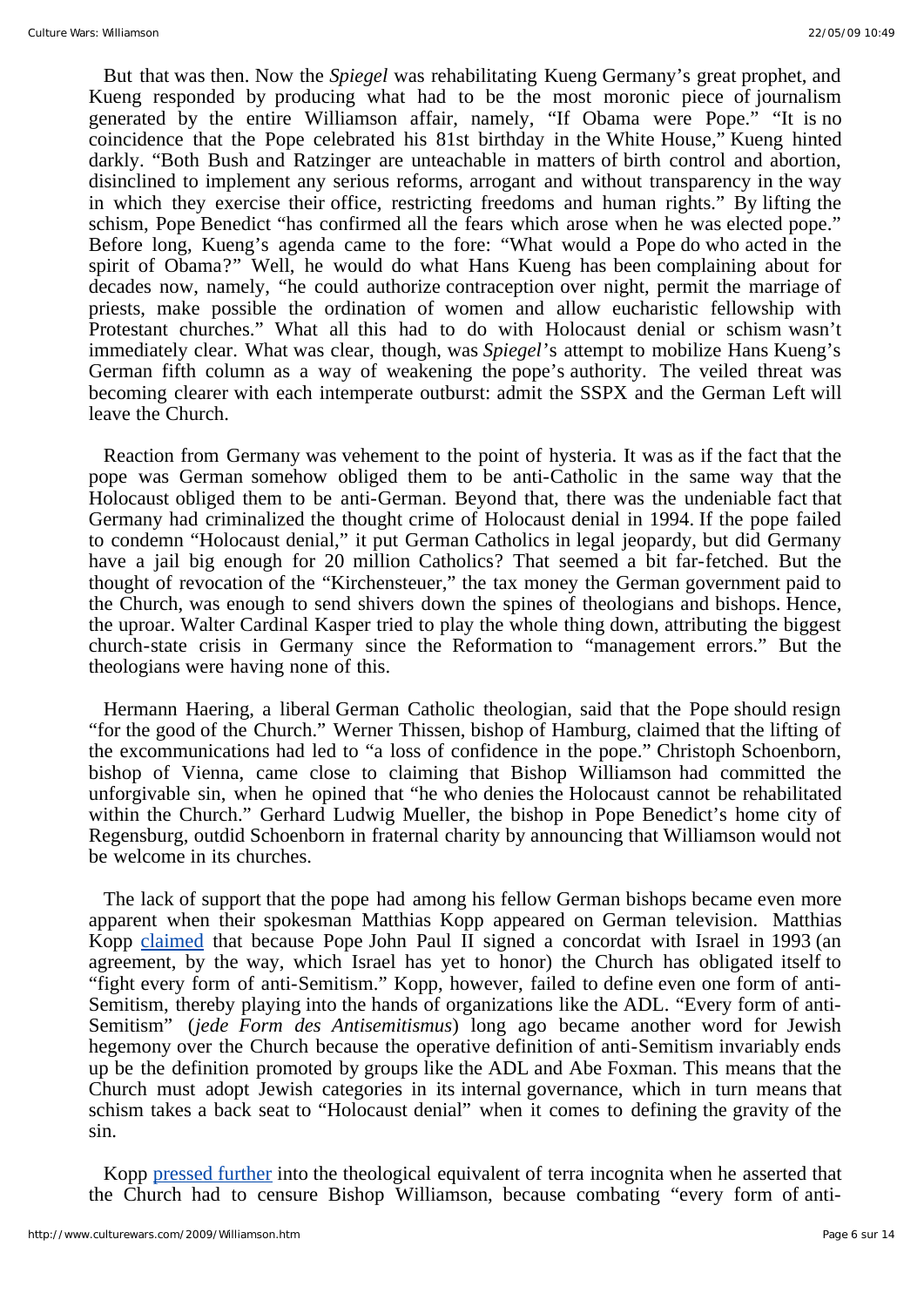Semitism" now "belongs to the Magisterium of the Church" ("*Das sind Elemente, die zur Lehre der Kirche dazugehoeren*"). The press secretary of the German Bishops' Conference claimed that the Holocaust was now part of Catholic dogma. Taking his cue on Church teaching from a law which was passed in Germany in 1994, Kopp concludes that "the Holocaust cannot be denied." The reasoning goes as follows: "The Holocaust is not denied by the Church. Therefore, a bishop who has returned to the Church after 20 years of schism cannot deny the holocaust. . . . He must conform to the teaching of the Church" (*"Also hat er sich der Lehre der Kirche anzupassen."*) (Kreuz.net Monday, January 26, 2009). The fact that Kopp lives in a country which has outlawed historical research on certain topics does not change the fact that the Church can pronounce infallibly on matters of faith and morals but has no mandate whatsoever to pass judgments on historical matters like how many people died in concentration camps and how they died, the matters which Bishop Williamson brought up in his interview. In matters where she cannot speak authoritatively, the Church allows the faithful to form their own opinions, everywhere it seems but in Germany.

*Spiegel* accused the Vatican of having an "an apparent tin ear" (a phrase which probably lost something in the translation) on matters dealing with the Jews, homosexuals, women, etc. etc., and as an example of this "tin ear" mentioned "moves to have the war-time Pope Pius XII, who is accused by some of having turned a blind eye to the mass deportation and murder of Jews, named a saint."

The status of Pius XII was especially apropos in this regard. I'm tempted to say that his cause has been in Limbo ever since the Jews objected, except that Pope Benedict XVI doesn't believe in Limbo. The status of the causes of Pius XII and Father Dehon crossed my mind while attending a lecture by Archbishop Angelo Amato, prefect for the Congregation for the Causes of the Saints, who spoke on Secularism in Europe at Notre Dame, the same week *l'affaire Williamson* was raging in the press. Rather than listen to the archbishop shadow box with secularism, it would have been much more interesting to hear him explain how organized Jewry (hereafter, the Jews) had gained veto power over whom the Catholics were allowed to name as saints. The case of Pius XII, whose canonization is on hold, as well as the still unresolved case of Father Dehon, whose canonization was postponed because the Jews accused him of anti-Semitism, are only two cases in point. What implications did this stance have for church unity throughout history? Would it be possible, I wondered, for St. John Chrysostom to be canonized by the Church today? Certainly not, if *Adversos Iudeos* had to be vetted by the Italian Rabbis or Abe Foxman.

The unspoken but all-pervasive issue at the heart of *l'affaire Williamson* came down to a question of who was running the Catholic Church and whose dogmas had the final say in Church governance. Did Jewish concern over holocaust denial trump what Canon 1382 had to say about schism? If so why? Or were the Jews simply using this as an excuse to promote more division in the Church? Williamson himself had said on Dinoscopus.blogspot.com that "the media uproar was surely timed and orchestrated to block the decree." The Jews, once again, were promoting division. Since the lifting of the excommunications was only the first step in repairing the Lefebvrite schism, the media attack was meant to ensure that that complete reconciliation would not happen.

Undeterred by the ADL's threat and their orchestration of the world media against the Church, the Vatican released the letter lifting the excommunications on Saturday, January 24. The Vatican's initial statements showed calm and resolve by trying to separate the two issues the Jews and the world press were determined to conflate, namely, schism and holocaust denial. "This act regards the lifting of the excommunications, period," Vatican spokesman Father Federico Lombardi told reporters, "It has nothing to do with the personal opinions of one person, which are open to criticism, but are not pertinent to this decree."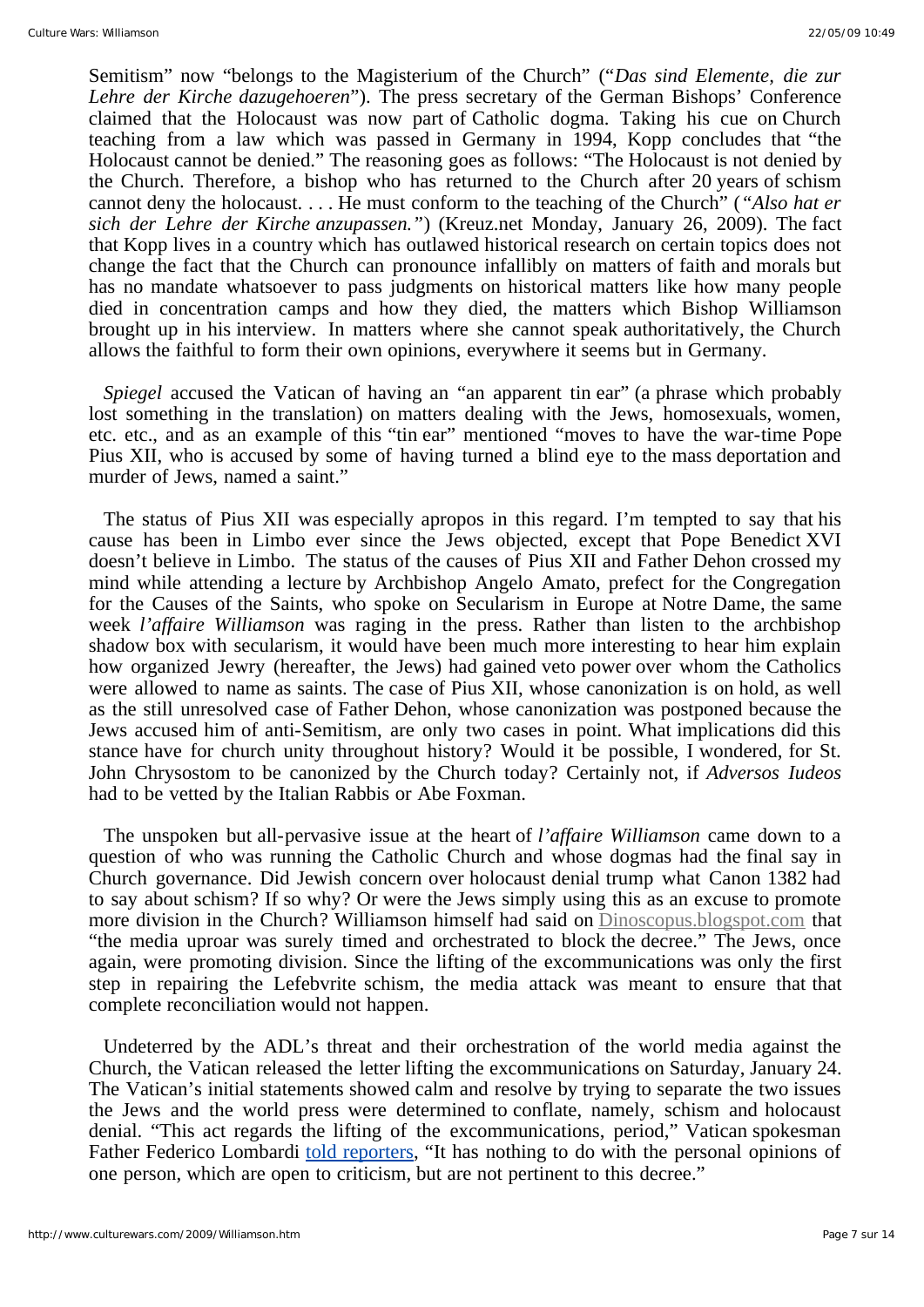On January 28 at the end of his general audience on Wednesday, the pope reiterated the reasons that led to the lifting of the excommunications, none of which had anything to do with the Holocaust or how many people died or how they died:

Precisely in order to fulfill the service of unity, which distinguished in a special way my ministry as Successor of Peter, I decided a number of days ago to grant the remission of the excommunication that four bishops had incurred when they were ordained by Archbishop Lefebvre in 1988 without a pontifical mandate. I carried out this action of paternal tenderness because these bishops had repeatedly expressed to me their acute suffering over the situation in which they found themselves. I hope that this gesture of mine will be followed by concerted effort on their part to take the further steps necessary to realize full communion with the Church, testifying in this way to their true fidelity and true recognition of the magisterium and authority of the Pope and of Vatican Council II.

He concluded his daily Wednesday audience by saying that he wanted to "express my full and indisputable solidarity with our Brothers and Sisters who received the First Covenant, I trust that the memory of the Shoah will induce humankind to reflect upon the unpredictable power of evil when it conquers the heart of man."

The reports in the press invariably involved a skewing of the pope's words. Michelle Boorstein, writing for the *Washington Post*, wrote that Benedict told "pilgrims in his weekly audience in Vatican City that he feels 'full and indisputable' solidarity with Jews and repudiating the idea of denying the Holocaust."

"If the pope is in full solidarity with the Jews," one Catholic wondered after reading the report in the *Washington Post*, "where does that leave us [Catholics]? Should we all become Jews?"

 Boorstein went on to claim that Williamson "denied that the Holocaust occurred" when in fact (as she herself mentioned) his statements, however, lamentable, had to do with numbers and technicalities. The pope fared no better in Boorstein's account, an account full of misrepresentations like the following:

In his short tenure as pope, Benedict has caused concerns among other faith leaders before. He sparked deadly riots across the Muslim world in 2006 by citing a 14th century characterization of the prophet Muhammad as "evil and inhuman." Jewish groups protested in 2007 when he expanded use of traditional liturgy-a priority among groups such as St. Pius X -that on Good Friday called for Catholics to pray for "the faithless Jews." After protests, the next year he required all Catholics to remove the word "faithless."

 The Boorstein account in the *Washington Post* blundered from one error to another. At a certain point it became difficult to dismiss her ineptitude as simple incompetence. "Catholic officials," Boorstein continued, "say anti-Semitic comments by any of the bishops, while possibly abhorrent, are not heretical." The statement ignored the fact that no one in the Church had raised the issue of (much less defined the term) anti-Semitism, nor had anyone explained how questioning the details of how Jews died was anti-Semitic, according to any definition of the term.

As the volume of the outcry increased, Vatican resolve began to crumble, and comment began to proliferate, making a bad situation worse. As if to show that Rome could shoot itself in the foot without the help of the *Washington Post*, *L'Osservatore Romano* published an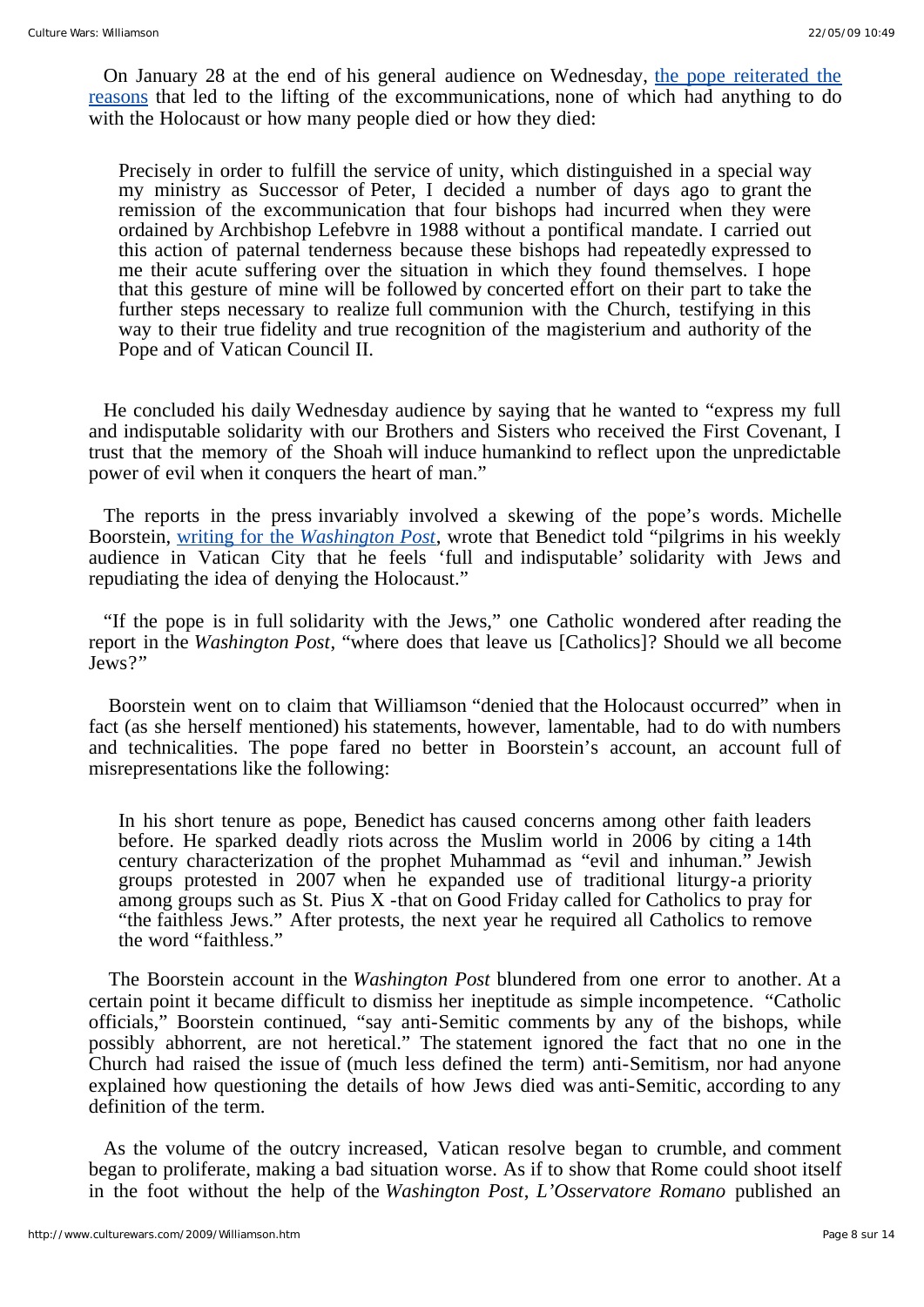article by Anna Foa, a Jewish professor of history at the University of Rome "La Sapienza," on the topic of "Negazionismo," the Italian term for Holocaust denial. Foa's article, "Antisemitism is the only motive of the Deniers," was so apodictic it made papal bulls look like models of empirical induction by comparison. In contrast to the measured approach of Raul Hilberg, the Jewish dean of Holocaust studies, Foa, offering no evidence other than her ability as a mind reader, dismissed David Irving's credentials as an historian. She went on to claim that "Anti-Jewish hatred is at the origin of this denial.... There is only one motive, one intention, behind denial of the Holocaust: antisemtism. All the rest is lies."

On January 27, 2009, Bishop Bernard Fellay, the Superior General of the Society of St. Pius X, joined the Vatican's efforts at damage control when he announced that Bishop Williamson had been silenced. "Our Society claims no authority over historical or other secular matters," Fellay wrote. If so, then it was not clear why the Society was silencing him, since what Williamson said could not be construed as heretical or contrary to faith or morals. Again it came down to a question of who had the right to declare an action sinful, the Church or the World.

Writing from a traditionalist perspective, Christopher Ferrara had similar difficulties distinguishing between what the Church considers important and where she leaves her children the freedom to make up their own minds. Ferrara took issue with Andrew Rabel, who claimed

The SSPX reverts to the penalties given by Rome prior to the episcopal consecrations and all four bishops in the Society remain suspended *a divinis.* The society remains a group of Catholics in an irregular state. No chapel of the SSPX in the world is in communion with the Universal Church, and its priests sharing in the suspension are deprived of the clerical state (a separate matter from the validity of their ordinations). They cannot offer the sacraments of matrimony and penance validly because that requires faculties from a local bishop... But a significant hurdle in the way of full ecclesial communion for the Society, appears to have been removed.

Ferrara disputed the claims made by both George Weigel and Andrew Rabel, that the society remained in "an irregular state" but in so doing involved himself in bizarre selfcontradictions. Ferrara claimed that the pope's action proved that the SSPX was never in schism in the first place, a claim which causes one to wonder why Ferrara is rejoicing at the lifting of the excommunications. In trying to explain his position, Ferrara only confuses the issue, as for instance when he writes:

To begin with, it can no longer be said by anyone in good faith that the four surviving bishops of the Society are "in schism." Further, those who have spent the past twenty years calumniating the priests and lay adherents of the Society as "schismatics" have finally been deprived of even the pretense of a canonical basis for this insult.

Well, which is it? If there was nothing irregular about the state of the SSPX, why are we all rejoicing at the lifting of the exommunications? Brian Mershon attempted to bring clarity to the situation by writing to Msgr. Camille Perl, vice president of the Pontifical Commission *Ecclesia Dei*, who responded on May 23, 2008. In response to the question of whether the society is in schism, Perl refers to the Episcopal ordinations as "schismatic" but then adds

"While it is true that participation in the Mass at chapels of the Society of St. Pius X does not of itself constitute "formal adherence to the schism" (cf. Ecclesia Dei 5, c),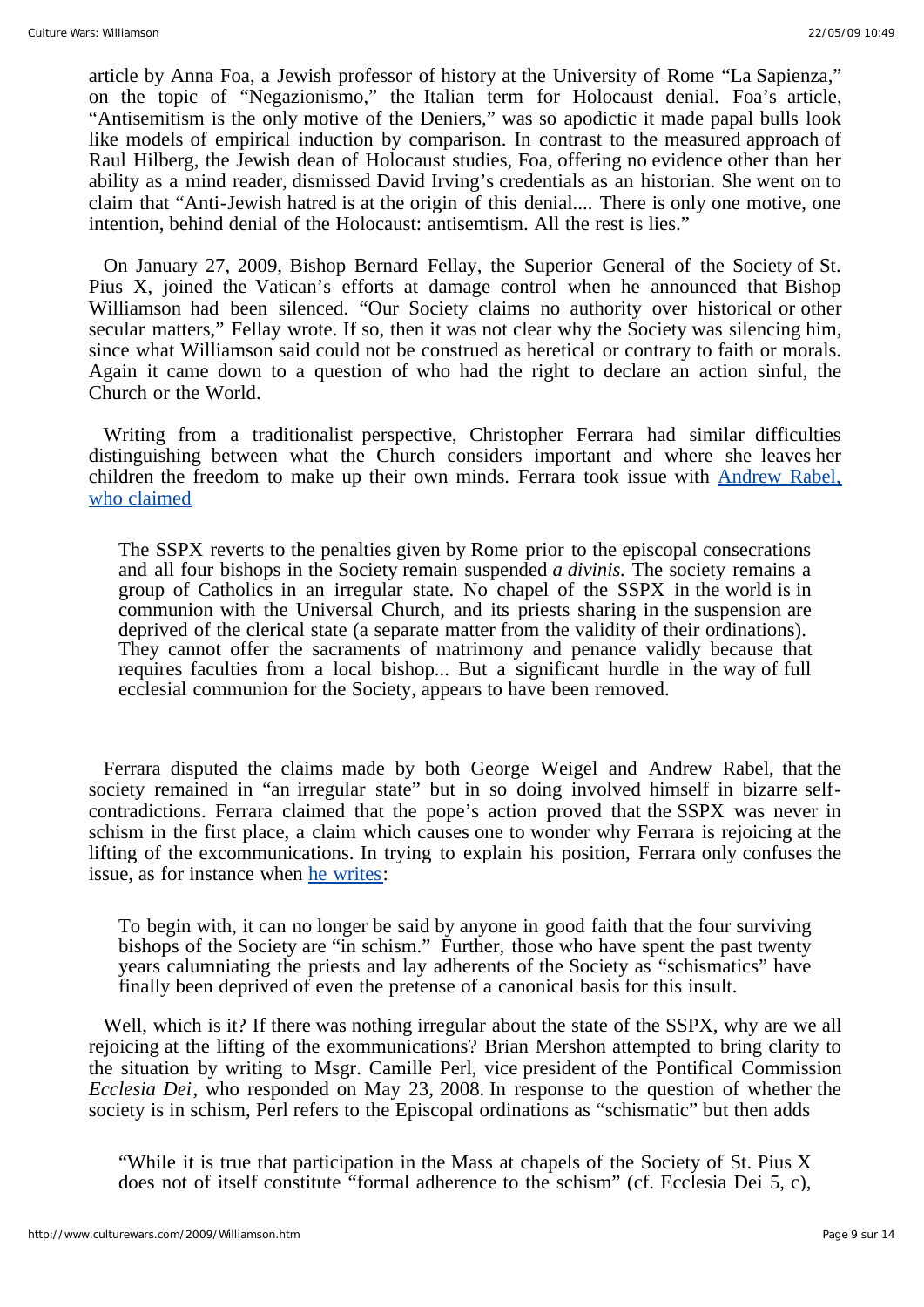such adherence can come about over a period of time as one slowly imbibes a schismatic mentality which separates itself from the teaching of the Supreme Pontiff and the entire Catholic Church. While we hope and pray for a reconciliation with the Society of St. Pius X, the Pontifical Commission "Ecclesia Dei" cannot recommend that members of the faithful frequent their chapels for the reasons which we have outlined above. We deeply regret this situation and pray that soon a reconciliation of the Society of St. Pius  $\overline{X}$  with the Church may come about, but until such time the explanations which we have given remain in force."

 $\mathcal{L}(\mathcal{L}) = \mathcal{L}(\mathcal{L})$  ,  $\mathcal{L}(\mathcal{L}) = \mathcal{L}(\mathcal{L})$  ,  $\mathcal{L}(\mathcal{L}) = \mathcal{L}(\mathcal{L})$  ,  $\mathcal{L}(\mathcal{L}) = \mathcal{L}(\mathcal{L})$ 

If the SSPX is not in schism now because of the lifting of the excommunications, then it would logically follow that they were in schism before the excommunications were lifted. But Ferrara can't bring himself to state either proposition clearly. Instead he argues that

in justice the Society and its one million adherents must now be seen by everyone as a bona fide "ecclesial movement" within the Catholic Church, with any remaining issues being precisions of canonical regularity to be resolved by further decrees.

Ferrara can't have it both ways. By claiming that the SSPX was not in an irregular situation before the lifting of the excommunications, he nullifies the point which the lifting of the excommunications made. But if what he says about schism is true, why did he add the word "now" to the previous passage? If there were no problems, why were there excommunications? If there was no lifting of the excommunications, why is Ferrara rejoicing?

## **THE BRUNT**

Ferrara focuses the brunt of his attack on Bishop Williamson and accuses him of being a holocaust denier. In canonical terms this is known as straining at the gnat but swallowing the camel. Ferrara can't seem to distinguish between schism, which is a grave sin according to the authentic teaching of the Church, and discussions of how many people died in World War II and how they died, which, no matter how inane or unfounded these views might be, do not rise to the level of excommunicable offense, not in the Catholic Church at least. In order to have his excommunication lifted, Bishop Fellay had to make "the commitment to avoid every public intervention which does not respect the person of the Holy Father and which may be negative to ecclesial charity." It is a phrase that may have given Ferraro pause, but if so, not for long because Ferrara goes on to excuse his own attacks on the "conciliar popes" as

in keeping with the due liberty of the members of the Mystical Body, and indeed their duty to speak out when they believe in conscience that the common good of the Church is being harmed, even should that harm involve acts or omissions of the Supreme Pontiff himself.

Ferrara then goes on to impose the canons of political correctness on any traditionalist who doubts the conventional narrative of World War II. In fact, he continues,

It is time, then, for traditionalists to repudiate the inadmissible opinions of Bishop Richard Williamson, with due respect for his dignity as a descendant of the Apostles. For the good of the Church we must make it clear that the Bishop's opinions are not those of the worldwide "traditionalist movement" (if we must call it that). Above all, we must not allow the Society or the movement as a whole to be draped with the albatross of the Bishop's opinion on how many Jews perished at the hands of the Nazis.

Traditionalism, as espoused by Ferrara, is the Catholic world turned upside down. In this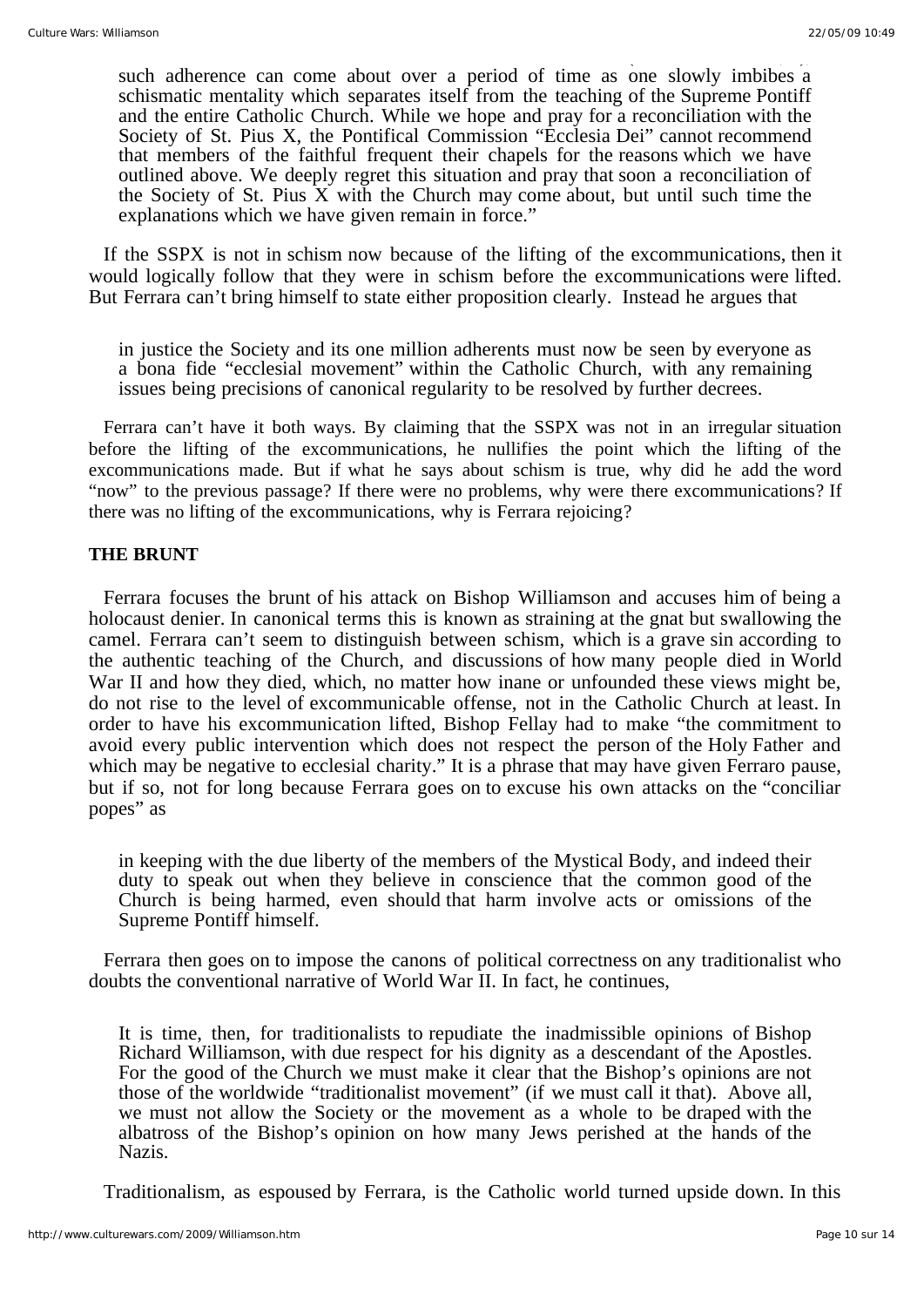world it's acceptable to be a schism denier, but when it comes to thought crimes like "Holocaust denial," traditionalists of the Ferrara stripe are far less tolerant. This is precisely the attitude Msgr. Perl warned against when he wrote that "over a period of time ... one slowly imbibes a schismatic mentality which separates itself from the teaching of the Supreme Pontiff and the entire Catholic Church." Traditionalists, in other words, can engage in all of the attacks on the papacy which Bishop Fellay had to abjure in order to have the excommunications lifted, as long as they tow the line on political correctness:

Therefore, not only this newspaper [The Remnant], but every journal of traditional Catholic opinion, and above all the Society itself, must clearly and unequivocally declare--as I do here and now--that Holocaust revisionism, wacky conspiracy theories, and other such nonsense will have no part in the traditionalist movement.

Ferrara's formulation of the issue is deeply schismatic in its orientation. Who cares about the so-called "traditionalist movement" or what its self-appointed leaders teach, or who they want to exclude from their "movement"? By defining themselves as a "movement," the traditionalists have separated themselves from the Church. The real issue is what the Catholic Church teaches, not what needs to be done to police "the movement."

Now that Ferrara has brought up the term in a theological context, what exactly is holocaust revisionism? Do Catholics now have to accept the Hitler's diaries as authentic? What about the stories of lampshades made out of the skin of Jewish concentration camp inmates? What about the flaming pits which gave the name to the holocaust? What about the electrocution and head-bashing machines? What about the touching story of the all-Negro 761st tank battalion which liberated the Jewish inmates of Buchenwald, as depicted on the PBS documentary "Liberators"? Was that part of the Holocaust narrative? If so, it was exposed as a hoax by Jeffrey Goldberg and others in the *New York Times*, which had previously given serious, if naïve, coverage to this story. What about the equally touching story of love in the concentration camps that was recounted on Oprah and exposed as a hoax the week before *l'affaire Williamson* broke? Professor David O'Connell was accused of going to "the brink of Holocaust Denial" by none other than thought cop Deborah Lipstadt for writing an article in *Culture Wars* about the inconsistencies in Elie Wiesel's holocaust narrative *Night*. Who knew that literary criticism could land you in jail?

Ferrara loses sight of the big issue in his rush to turn Bishop Williamson over to the thought police. The big issue at the heart of the Williamson affair is religious. It has to do with which religion is true: Chrisitianity or what Rabbi Jacob Neusner referred to as "the Judaism of Holocaust and Redemption." Elie Wiesel made the situation clear in 1971 when he claimed that "The sincere Christian knows that what died in Auschwitz was not the Jewish people but Christianity." *L'affaire Williamson* was an attempt on the part of the world's Jewish organizations to force the pope to accept their dogmas as normative for Catholics. It was an attempt to force Christians to accept what St. Paul in Titus 1:14 refers to as "Jewish fables" as superior to Christian dogmas. This is not to deny the reality of Jewish suffering during World War II. This admission, however, must be joined to a similar concession, namely, that no one can define the boundaries of the Holocaust narrative. Must Catholics accept parts of the Holocaust narrative which everyone now admits never happened? St. Paul tells us that there are "a great many people . . . who talk nonsense and try to make others believe it, particularly among those of the Circumcision." Instead of telling us to go along with these liars "who ruin whole families by teaching things which they ought not to, and doing it with the vile motive of making money," Paul tells Titus to "stop taking notice of Jewish myths." It's a message that Christopher Ferrara would do well to take to heart rather than demand that Bishop Williamson give his assent to a narrative full of "Jewish fables," many of which have gone down the memory hole over the past half century. Lest anyone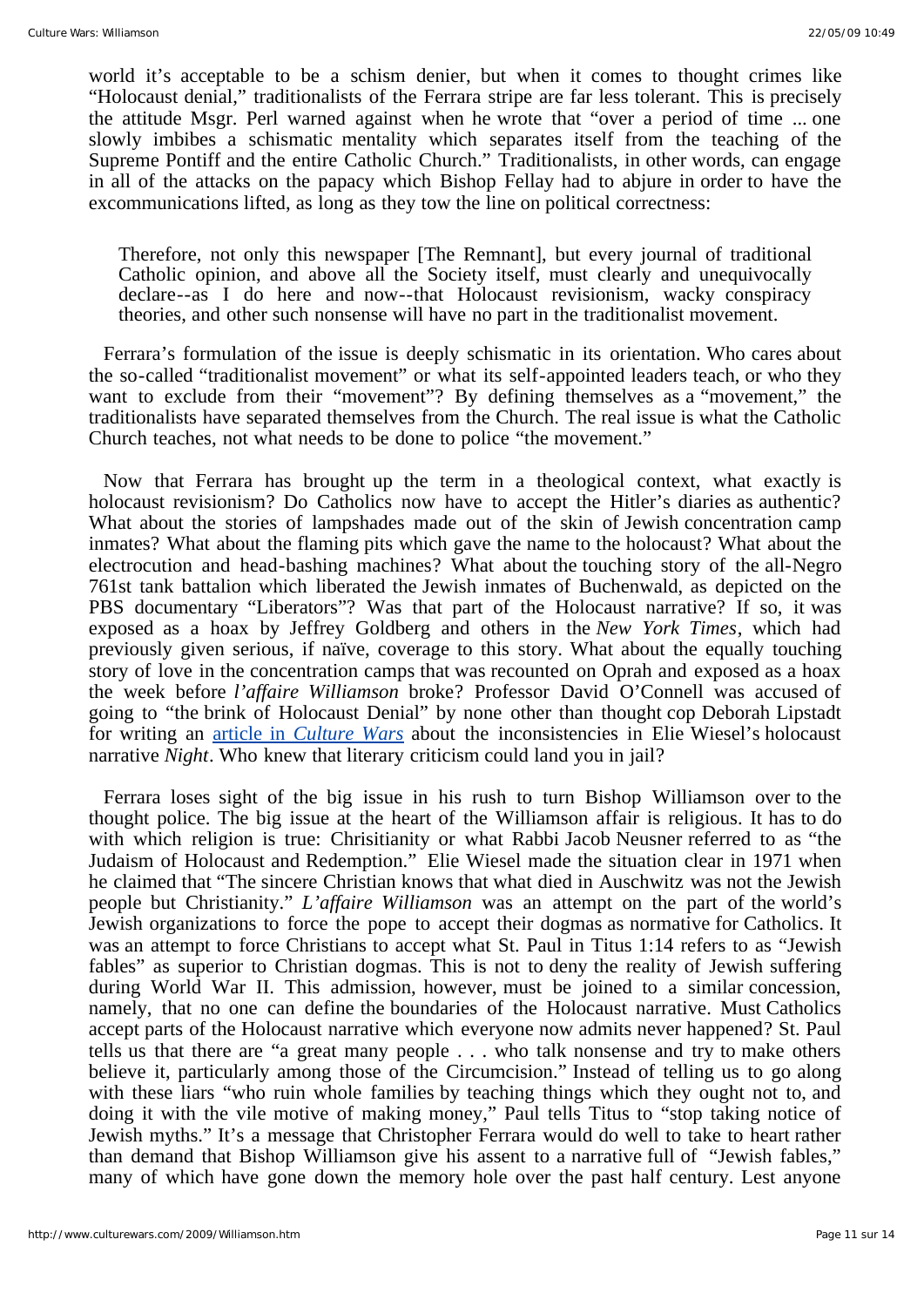think I am exaggerating we shoud remember that the ADL has denounced Norman Finkelstein as a Holocaust Denier (he has never doubted the existence of gas chambers or that millions of Jews were systematically killed) and that Alan Dershowitz has gone as far as to say that the leading expert on the Holocaust, Raul Hilberg, is to be found on the spectrum of Holocaust Denial because of his support of Finkelstein!

## **AN APOLOGY**

Bishop Williamson issued an apology on January 28, 2009. In it he claimed that he was responsible for a "tremendous media storm stirred up by imprudent remarks of mine on Swedish television." Citing Jonas I: 12, Williamson suggested that the pope "Take me up and throw me into the sea; then the sea will quiet down for you; for I know it is because of me that this great tempest has come upon you."

Although Pope Benedict and Cardinal Castrillon Hoyos would have been happy to grant Bishop Williamson his wish, it wouldn't have helped. This storm was not of Bishop Williamson's making. Williamson's actions were indisputably "imprudent," as he himself admitted, but God was using them to bring about a long-overdue clarification of the Church's current position on the Jews, a position which can be traced back to the Vatican II document Nostra Aetate and is now codified in the *The Catechism of the Catholic Church*, which claims that "The Church remains faithful to the interpretation of 'all the Scriptures'" concerning the crucifixion and death of Our Lord Jesus Christ. The Catechism tells us that "The personal sin of the participants (Judas, the Sandhedrin, Pilate) is known to God alone. . . . Hence, we cannot lay responsibility for the trial on the Jews in Jerusalem as a whole, despite the outcry of a manipulated crowd and the global reproaches contained in the apostles' calls to conversion after Pentecost." The Catechism ignores the distinction between the Jewish minority, who were ignorant and manipulated, and the majority, who hated Jesus and wanted him dead. The Scipture passages which the Catechism dismisses as "global reproaches" invariably insist on the guilt of the Jews not their ignorance. The difference is largely one of time. The more that time passed, the more convinced the Apostles became of Jewish guilt for rejecting Christ. Nostra Aetate tends to rely on Acts 3:17 and ignores I Thess 2: 14-15 as one of those "global reproaches." In that passage St. Paul addresses the community in Thessalonika as: "You, my brothers," who have been "suffering the same treatment from your own countrymen as they have suffered from the Jews, the people who put the Lord Jesus to death, and the prophets too. And now they have been persecuting us, and acting in a way that cannot please God and makes them the enemies of the whole human race . . . .<sup>"</sup>

The Catechism then goes on to propose *Nostra Aetate* ("Neither all Jews indiscriminately at that time, nor Jews today, can be charged with the crimes committed during his Passion . . . . The Jews should not be spoken of as rejected or accursed as if this followed from holy Scripture.") as the lens through which we must now interpret I Thess 2: 14-15.

As Bishop Fellay's comments on the lifting of the excommunications indicated, this move involves a total inversion of the hermeneutic of the Church. The world has been turned upside down. The same Church which traditionally specified that every council document should be read in the light of tradition is now saying that tradition should now be viewed in the light of a project ("the spirit of Vatican II" if you will) which turns the interpretations of one council into a meta-Magisterium.

Before long it becomes clear that the point of the Catechism's section on the Jews is not only to cast doubt on the literal meaning of passages like I Thess 2: 14-16 and a host of other passages, but also to exonerate the Jews from any responsibility for the passion and death of Christ. The main way the Catechism does this is by insisting then that "sinners were the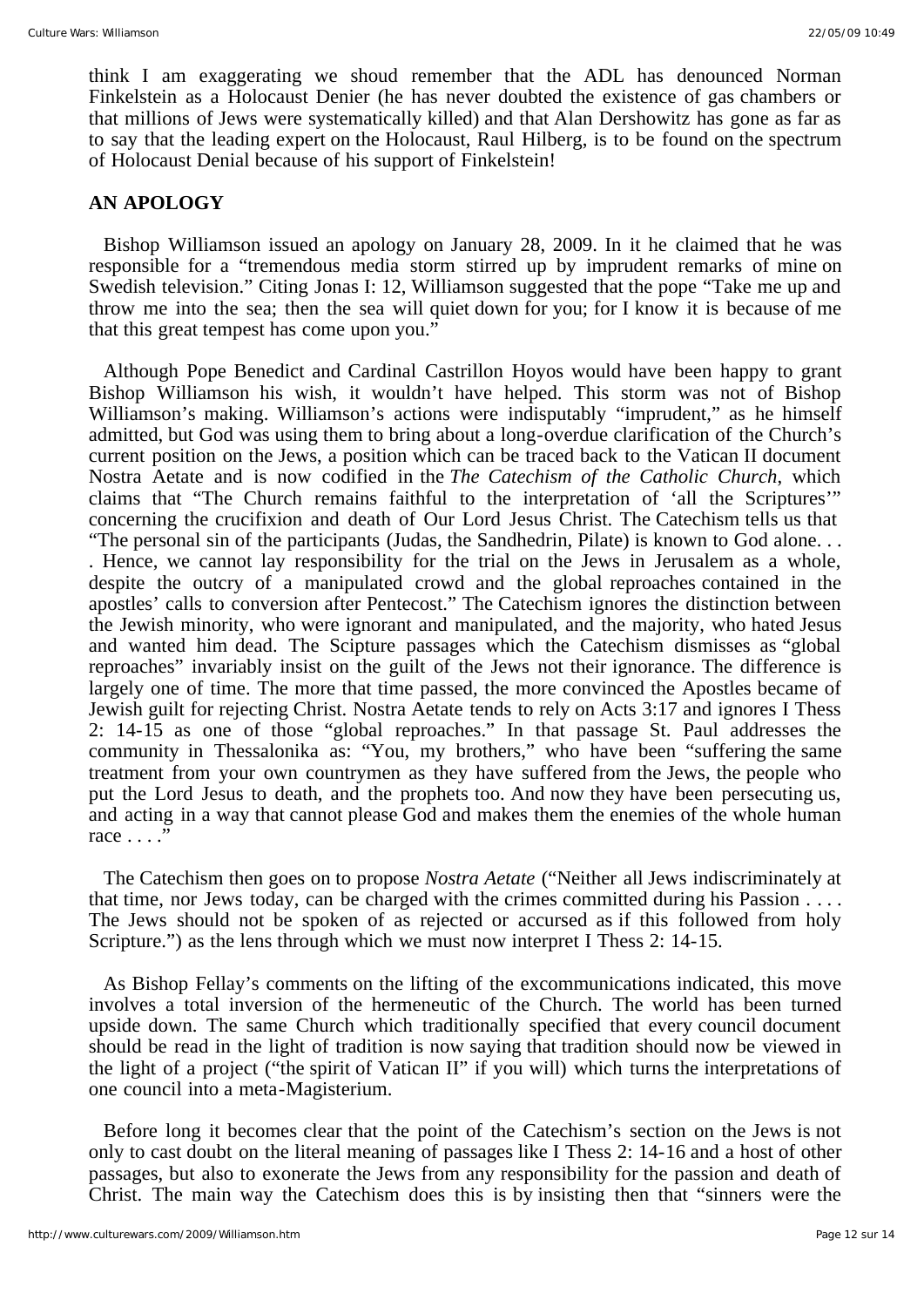authors and the ministers of all the sufferings that the divine Redeemer endured" and that "our crime in this case is greater in us than in the Jews."

This may be an indictment of sinful Christians, but it is hardly an exoneration of the Jews, even though it is always portrayed in that light. No matter what Abe Foxman says, it should be obvious that the terms "Jews" and "sinners" are not mutually exclusive categories. In fact the rejection of Jesus Christ and the collaboration in his murder makes all of the Jews involved in that conspiracy sinners. This indictment, of course, does not extend to the Jewish race as a whole, i.e., to people like the Blessed Mother, the beloved disciple, the apostles, St. Paul, etc.: hence, the Church's ongoing and constant condemnation of anti-Semitism, which is totally irrational from a Christian perspective because it condemns the race which produced Jesus Christ.

However, it does mean that every Jew who called for Christ's death and asked that "his blood be on us and our children," as well as every Jew since that time who has rejected Jesus Christ shares responsibility for his death because of their participation in the sin of rejecting him. Paul addresses this on-going rejection of Logos when he says that the Jews "never stop trying to finish off the sins they have begun." As a result, "retribution is overtaking them at last." So Nostra Aetate is correct when it claims that Scripture proposes no "curse." The "retribution" which Paul describes comes about as a result not of some curse placed on the Jews; no, on the contrary, it flows naturally from their rejection of Logos.

But let's leave the accusation Paul levels against the Jews as "the people who put the Lord Jesus to death" aside for a moment. What about his claim that the Jews are "the enemies of the whole human race"? The Catechism, citing Vatican II, tells us that "The Jews should not be spoken of as rejected or accursed as if this followed from Holy Scripture." How are we then to reconcile these two statements? Once again the postconciliar Church is confronted with a hermeneutical issue of its own making. Do we interpret the Spirit of Vatican II in the light of tradition or do we interpret tradition in light of the Spirit of Vatican II?

By January 29, it was clear that this issue lay at the heart of the conflict and that it was going to reassert itself willy nilly even after Bishop Fellay silenced Bishop Williamson, because the repressed, as Sigmund Freud taught, always returns.

**E. Michael Jones** is editor of Culture Wars Magazine.

**This is the first one-third of the extensive article published in the March 2009 issue of** *Culture Wars***. Individual copies of the magazine are available for \$4 each, plus \$1.50 shipping and handling. Order**

Index of SSPX articles from *Fidelity* and *Culture Wars* Magazines





**The Jewish Revolutionary Spirit and Its Impact on World History** by E. Michael Jones. Jews for Jesus versus Jews against Jesus; Christians versus Christians versus Jews. This book is the story of such contests played out over 2000 turbulent years. In his most ambitious work yet, Dr. E. Michael Jones provides a breathtaking and controversial tour of history from the Gospels to the